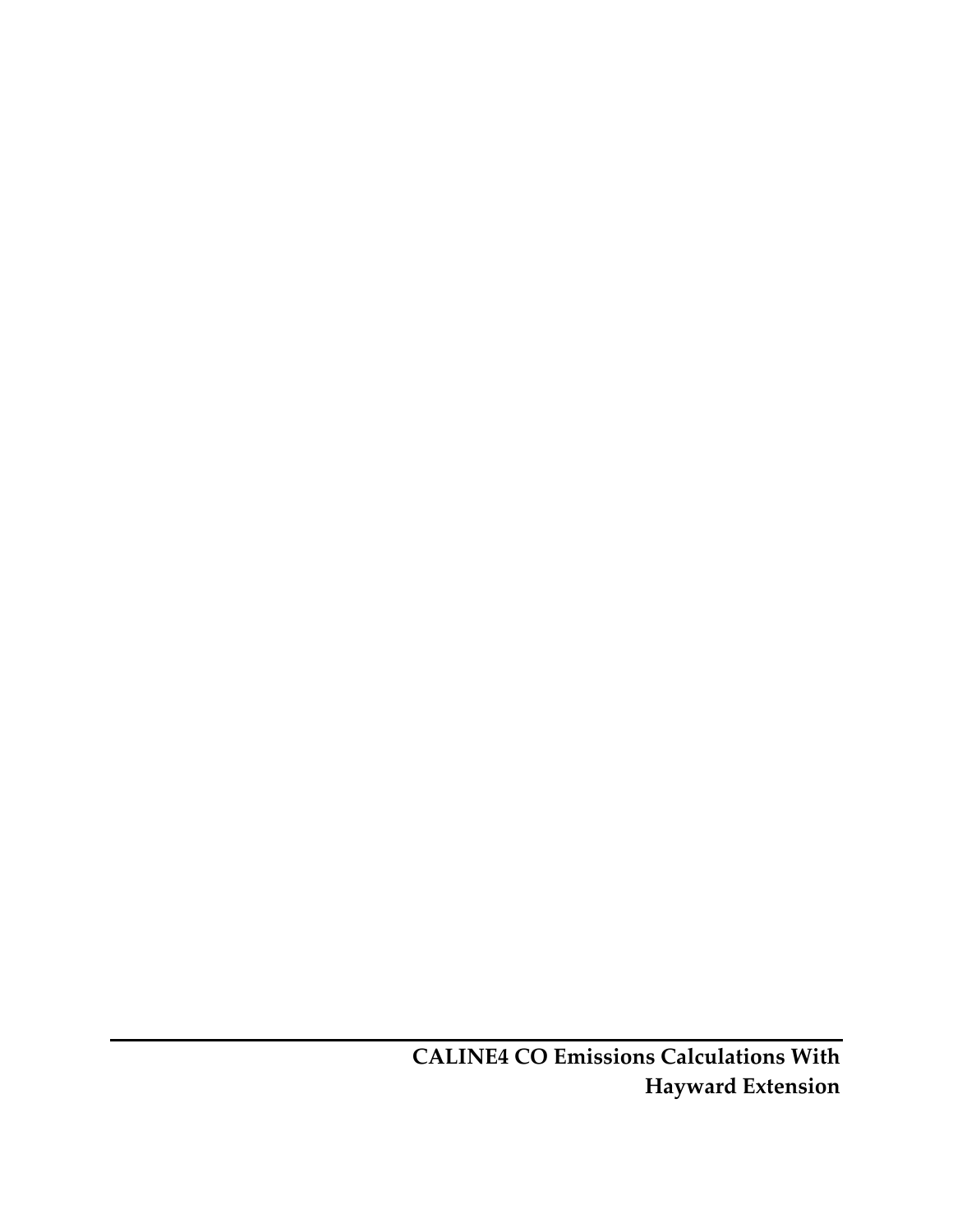| Project Title:                                             |            | CSU Hayward Campus Master Plan-Hayward Connection |                               |        |      |                    |  |  |
|------------------------------------------------------------|------------|---------------------------------------------------|-------------------------------|--------|------|--------------------|--|--|
| Intersection:                                              |            |                                                   | Carlos Bee Blvd./Hayward Blvd |        |      |                    |  |  |
| Analysis Condition:                                        |            | Cumulative Plus Project                           |                               |        |      |                    |  |  |
| Nearest Air Monitoring Station measuring CO:               |            | 40733 Chapel Way in Fremont                       |                               |        |      |                    |  |  |
| Background 1-hour CO Concentration (ppm):                  |            | 2.9                                               |                               |        |      |                    |  |  |
| Background 8-hour CO Concentration (ppm):                  | 1.8        |                                                   |                               |        |      |                    |  |  |
| Persistence Factor:                                        | 0.7        |                                                   |                               |        |      |                    |  |  |
| Analysis Year:                                             |            | 2030                                              |                               |        |      |                    |  |  |
|                                                            |            |                                                   |                               |        |      | Approach/Departure |  |  |
|                                                            |            |                                                   |                               | No. of |      | Speed              |  |  |
|                                                            |            |                                                   | Roadway Type                  | Lanes  | A.M. | P.M.               |  |  |
| North-South Roadway:                                       | Carlos Bee |                                                   | AT GRADE                      | 8      | 5    | 5                  |  |  |
| Havward Blvd<br><b>AT GRADE</b><br>East-West Roadway:<br>4 |            |                                                   |                               |        |      |                    |  |  |

## EMFAC2007 COMPOSITE EMISSION FACTORS FOR CO

Air Basin: San Francisco Bay Are County: All Assumes lowest mean wintertime temperature of 40 degrees F and 30% humidity.

|      | Average Speed (miles per hour) |       |       |       |       |       |       |       |       |       |
|------|--------------------------------|-------|-------|-------|-------|-------|-------|-------|-------|-------|
| Year | 5                              | 8     | 11    | 14    | 17    | 20    | 23    | 26    | 29    | 32    |
| 2007 | 10.404                         | 9.093 | 8.058 | 7.231 | 6.563 | 6.024 | 5.588 | 5.23  | 4.936 | 4.7   |
| 2008 | 9.453                          | 8.28  | 7.351 | 6.607 | 6.005 | 5.518 | 5.124 | 4.799 | 4.532 | 4.316 |
| 2009 | 8.51                           | 7.471 | 6.646 | 5.984 | 5.448 | 5.012 | 4.66  | 4.367 | 4.126 | 3.929 |
| 2010 | 7.609                          | 6.699 | 5.976 | 5.392 | 4.918 | 4.532 | 4.219 | 3.958 | 3.741 | 3.564 |
| 2011 | 6.831                          | 6.032 | 5.393 | 4.877 | 4.456 | 4.113 | 3.833 | 3.599 | 3.404 | 3.243 |
| 2012 | 6.141                          | 5.437 | 4.874 | 4.416 | 4.042 | 3.737 | 3.487 | 3.277 | 3.101 | 2.955 |
| 2013 | 5.528                          | 4.909 | 4.411 | 4.005 | 3.673 | 3.4   | 3.177 | 2.988 | 2.83  | 2.697 |
| 2014 | 4.98                           | 4.435 | 3.995 | 3.635 | 3.339 | 3.097 | 2.897 | 2.728 | 2.584 | 2.464 |
| 2015 | 4.502                          | 4.021 | 3.63  | 3.311 | 3.047 | 2.829 | 2.65  | 2.497 | 2.368 | 2.258 |
| 2020 | 2.909                          | 2.632 | 2.402 | 2.21  | 2.05  | 1.917 | 1.805 | 1.708 | 1.624 | 1.552 |
| 2025 | 2.144                          | 1.95  | 1.789 | 1.653 | 1.539 | 1.444 | 1.364 | 1.294 | 1.233 | 1.181 |
| 2030 | 1.756                          | 1.601 | 1.472 | 1.363 | 1.271 | 1.195 | 1.131 | 1.075 | 1.027 | 0.985 |



Representative Traffic Volumes (Vehicles per Hour)

1 10 0 0 0 0 0 0 0 9 1  $6^{\wedge}$   $6^{\wedge}$   $1$  $369 >$   $<$   $1,369$   $877 >$   $<$   $335$  $\sqrt{922}$   $\sqrt{922}$   $\sqrt{931}$  v  $\sqrt{931}$ 100 1 186 687 5 438

N-S Road 1,840 1,840 N-S Road 1,848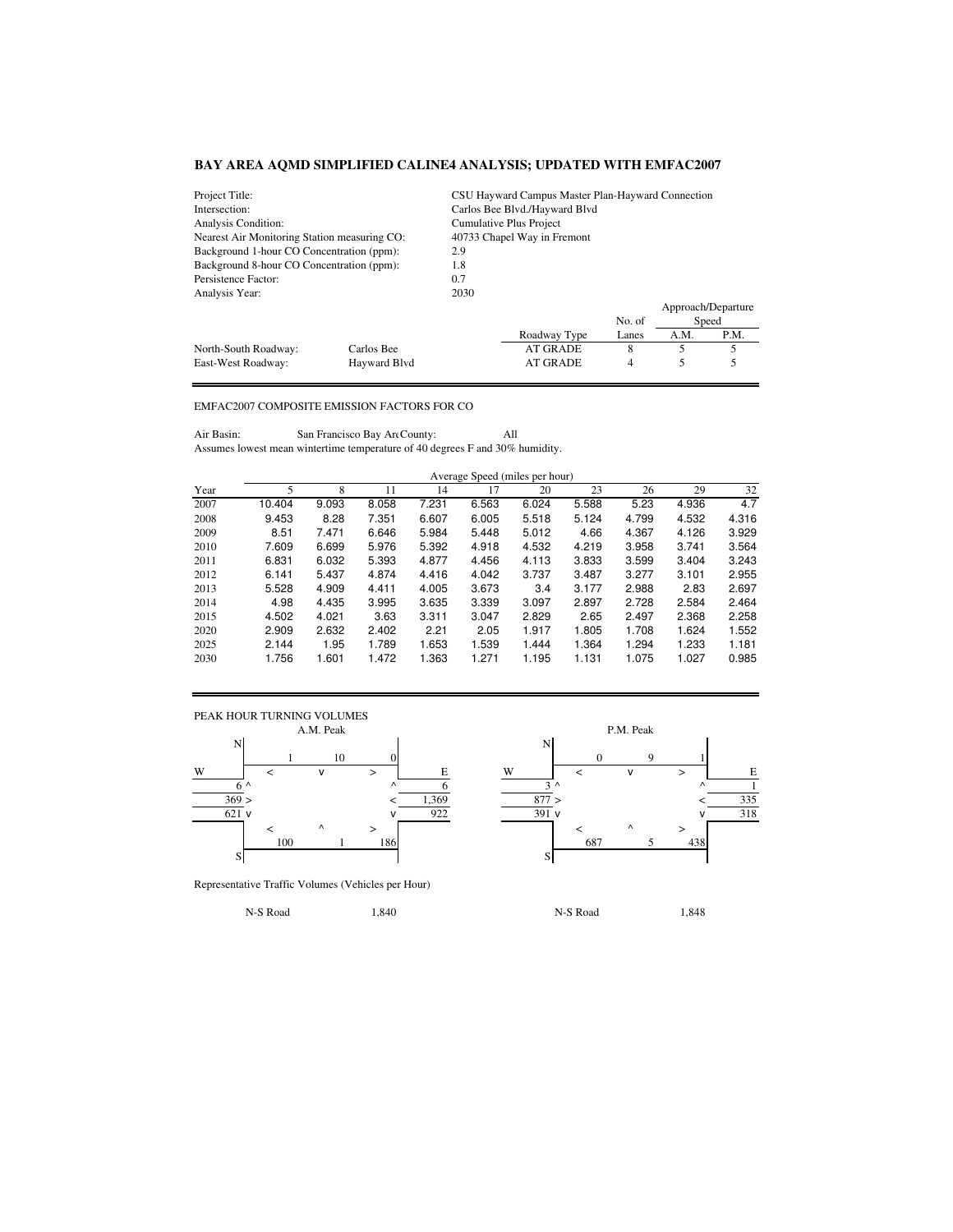| Project Title:                               |                                    |                             | CSU Hayward Campus Master Plan-Hayward Connection |        |      |                    |  |  |  |
|----------------------------------------------|------------------------------------|-----------------------------|---------------------------------------------------|--------|------|--------------------|--|--|--|
| Intersection:                                |                                    |                             | Carlos Bee Blvd./West Loop Rd                     |        |      |                    |  |  |  |
| Analysis Condition:                          |                                    | Cumulative Plus Project     |                                                   |        |      |                    |  |  |  |
| Nearest Air Monitoring Station measuring CO: |                                    | 40733 Chapel Way in Fremont |                                                   |        |      |                    |  |  |  |
| Background 1-hour CO Concentration (ppm):    |                                    | 2.9                         |                                                   |        |      |                    |  |  |  |
| Background 8-hour CO Concentration (ppm):    |                                    | 1.8                         |                                                   |        |      |                    |  |  |  |
| Persistence Factor:<br>0.7                   |                                    |                             |                                                   |        |      |                    |  |  |  |
| Analysis Year:                               |                                    | 2030                        |                                                   |        |      |                    |  |  |  |
|                                              |                                    |                             |                                                   |        |      | Approach/Departure |  |  |  |
|                                              |                                    |                             |                                                   | No. of |      | Speed              |  |  |  |
|                                              |                                    |                             | Roadway Type                                      | Lanes  | A.M. | P.M.               |  |  |  |
| North-South Roadway:                         | West Loop Road                     |                             | AT GRADE                                          | 2      | 5    | 5                  |  |  |  |
| East-West Roadway:                           | <b>AT GRADE</b><br>Carlos Bee<br>4 |                             |                                                   |        |      |                    |  |  |  |

## EMFAC2007 COMPOSITE EMISSION FACTORS FOR CO

Air Basin: San Francisco Bay Are County: All Assumes lowest mean wintertime temperature of 40 degrees F and 30% humidity.

|      | Average Speed (miles per hour) |       |       |       |       |       |       |       |       |       |
|------|--------------------------------|-------|-------|-------|-------|-------|-------|-------|-------|-------|
| Year | 5                              | 8     | 11    | 14    | 17    | 20    | 23    | 26    | 29    | 32    |
| 2007 | 10.404                         | 9.093 | 8.058 | 7.231 | 6.563 | 6.024 | 5.588 | 5.23  | 4.936 | 4.7   |
| 2008 | 9.453                          | 8.28  | 7.351 | 6.607 | 6.005 | 5.518 | 5.124 | 4.799 | 4.532 | 4.316 |
| 2009 | 8.51                           | 7.471 | 6.646 | 5.984 | 5.448 | 5.012 | 4.66  | 4.367 | 4.126 | 3.929 |
| 2010 | 7.609                          | 6.699 | 5.976 | 5.392 | 4.918 | 4.532 | 4.219 | 3.958 | 3.741 | 3.564 |
| 2011 | 6.831                          | 6.032 | 5.393 | 4.877 | 4.456 | 4.113 | 3.833 | 3.599 | 3.404 | 3.243 |
| 2012 | 6.141                          | 5.437 | 4.874 | 4.416 | 4.042 | 3.737 | 3.487 | 3.277 | 3.101 | 2.955 |
| 2013 | 5.528                          | 4.909 | 4.411 | 4.005 | 3.673 | 3.4   | 3.177 | 2.988 | 2.83  | 2.697 |
| 2014 | 4.98                           | 4.435 | 3.995 | 3.635 | 3.339 | 3.097 | 2.897 | 2.728 | 2.584 | 2.464 |
| 2015 | 4.502                          | 4.021 | 3.63  | 3.311 | 3.047 | 2.829 | 2.65  | 2.497 | 2.368 | 2.258 |
| 2020 | 2.909                          | 2.632 | 2.402 | 2.21  | 2.05  | 1.917 | 1.805 | 1.708 | 1.624 | 1.552 |
| 2025 | 2.144                          | 1.95  | 1.789 | 1.653 | 1.539 | 1.444 | 1.364 | 1.294 | 1.233 | 1.181 |
| 2030 | 1.756                          | 1.601 | 1.472 | 1.363 | 1.271 | 1.195 | 1.131 | 1.075 | 1.027 | 0.985 |



Representative Traffic Volumes (Vehicles per Hour)

53 30 0 423 142 0 474 ^  $\sim$  0 273 ^  $\sim$  0  $\sim$  0  $\sim$  0  $0 >$   $<$   $0$   $0 >$   $<$   $0$  $\sqrt{0}$  222 v  $\sqrt{0}$  222 v  $\sqrt{0}$ 102 140 0 405 101 0

N-S Road 697 697 N-S Road 939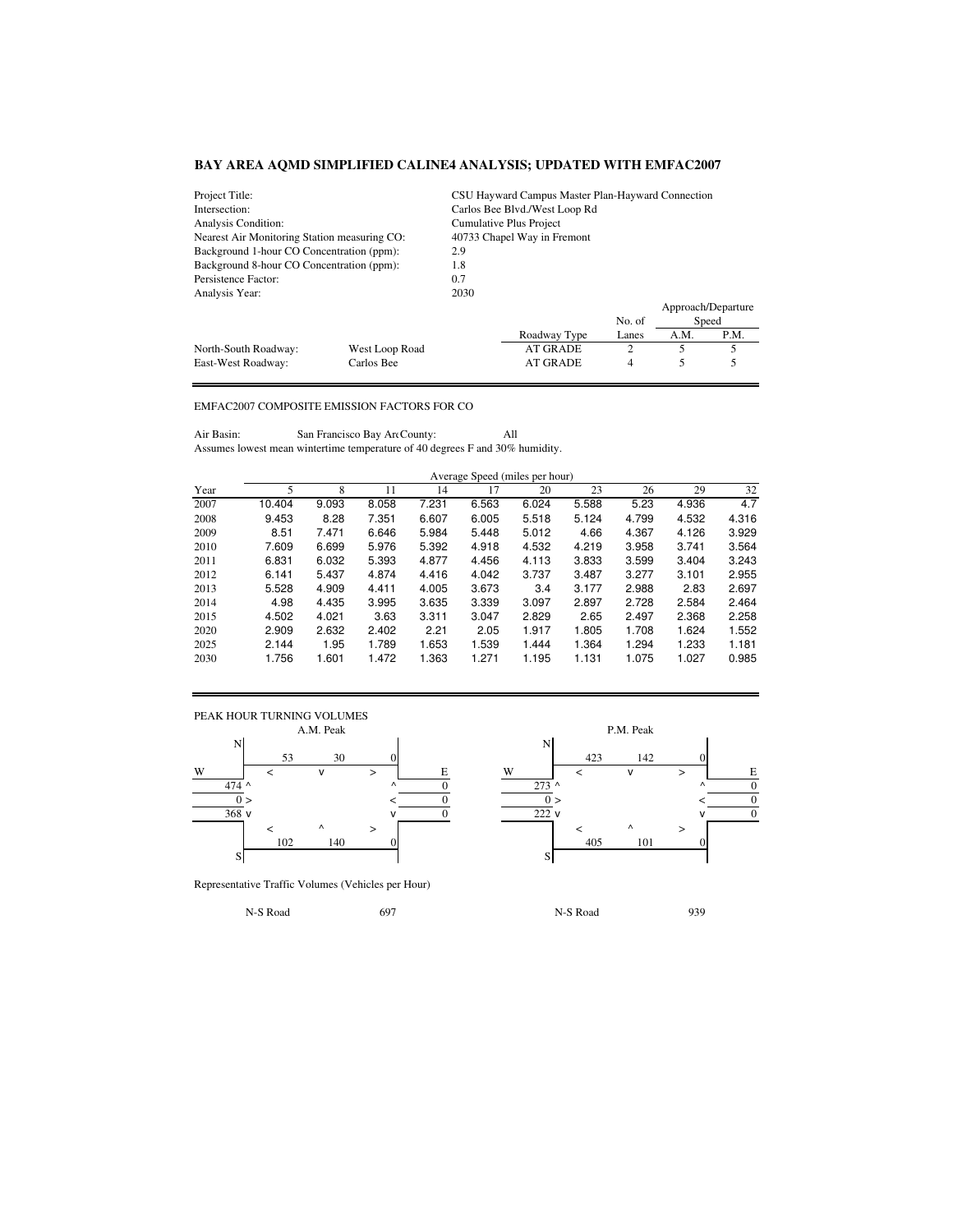| Project Title:                               |                                     | CSU Hayward Campus Master Plan-Hayward Connection |                         |        |      |                    |  |  |
|----------------------------------------------|-------------------------------------|---------------------------------------------------|-------------------------|--------|------|--------------------|--|--|
| Intersection:                                |                                     |                                                   | Harder Rd./West Loop Rd |        |      |                    |  |  |
| Analysis Condition:                          |                                     | Cumulative Plus Project                           |                         |        |      |                    |  |  |
| Nearest Air Monitoring Station measuring CO: |                                     | 40733 Chapel Way in Fremont                       |                         |        |      |                    |  |  |
| Background 1-hour CO Concentration (ppm):    |                                     | 2.9                                               |                         |        |      |                    |  |  |
| Background 8-hour CO Concentration (ppm):    |                                     |                                                   |                         |        |      |                    |  |  |
| Persistence Factor:<br>0.7                   |                                     |                                                   |                         |        |      |                    |  |  |
| Analysis Year:                               |                                     | 2030                                              |                         |        |      |                    |  |  |
|                                              |                                     |                                                   |                         |        |      | Approach/Departure |  |  |
|                                              |                                     |                                                   |                         | No. of |      | Speed              |  |  |
|                                              |                                     |                                                   | Roadway Type            | Lanes  | A.M. | P.M.               |  |  |
| North-South Roadway:                         | West Loop Road                      |                                                   | AT GRADE                | 2      | 5    | 5                  |  |  |
| East-West Roadway:                           | <b>AT GRADE</b><br>Harder Road<br>4 |                                                   |                         |        |      |                    |  |  |

## EMFAC2007 COMPOSITE EMISSION FACTORS FOR CO

Air Basin: San Francisco Bay Are County: All Assumes lowest mean wintertime temperature of 40 degrees F and 30% humidity.

|      | Average Speed (miles per hour) |       |       |       |       |       |       |       |       |       |
|------|--------------------------------|-------|-------|-------|-------|-------|-------|-------|-------|-------|
| Year | 5                              | 8     | 11    | 14    | 17    | 20    | 23    | 26    | 29    | 32    |
| 2007 | 10.404                         | 9.093 | 8.058 | 7.231 | 6.563 | 6.024 | 5.588 | 5.23  | 4.936 | 4.7   |
| 2008 | 9.453                          | 8.28  | 7.351 | 6.607 | 6.005 | 5.518 | 5.124 | 4.799 | 4.532 | 4.316 |
| 2009 | 8.51                           | 7.471 | 6.646 | 5.984 | 5.448 | 5.012 | 4.66  | 4.367 | 4.126 | 3.929 |
| 2010 | 7.609                          | 6.699 | 5.976 | 5.392 | 4.918 | 4.532 | 4.219 | 3.958 | 3.741 | 3.564 |
| 2011 | 6.831                          | 6.032 | 5.393 | 4.877 | 4.456 | 4.113 | 3.833 | 3.599 | 3.404 | 3.243 |
| 2012 | 6.141                          | 5.437 | 4.874 | 4.416 | 4.042 | 3.737 | 3.487 | 3.277 | 3.101 | 2.955 |
| 2013 | 5.528                          | 4.909 | 4.411 | 4.005 | 3.673 | 3.4   | 3.177 | 2.988 | 2.83  | 2.697 |
| 2014 | 4.98                           | 4.435 | 3.995 | 3.635 | 3.339 | 3.097 | 2.897 | 2.728 | 2.584 | 2.464 |
| 2015 | 4.502                          | 4.021 | 3.63  | 3.311 | 3.047 | 2.829 | 2.65  | 2.497 | 2.368 | 2.258 |
| 2020 | 2.909                          | 2.632 | 2.402 | 2.21  | 2.05  | 1.917 | 1.805 | 1.708 | 1.624 | 1.552 |
| 2025 | 2.144                          | 1.95  | 1.789 | 1.653 | 1.539 | 1.444 | 1.364 | 1.294 | 1.233 | 1.181 |
| 2030 | 1.756                          | 1.601 | 1.472 | 1.363 | 1.271 | 1.195 | 1.131 | 1.075 | 1.027 | 0.985 |



Representative Traffic Volumes (Vehicles per Hour)

P.M. Peak 155 2 114 402 2 93 424 ^  $\sim$   $\sim$   $\sim$  54  $\sim$  368 ^  $\sim$   $\sim$  89  $618 >$   $<$   $403$   $781 >$   $<$   $793$  $\overline{0}$  v  $\overline{0}$  v  $\overline{0}$   $\overline{2}$  v  $\overline{0}$   $\overline{2}$  v  $\overline{0}$ 0 0 0 7 0 0 0 7

N-S Road 954 and 749 and 749 and N-S Road 954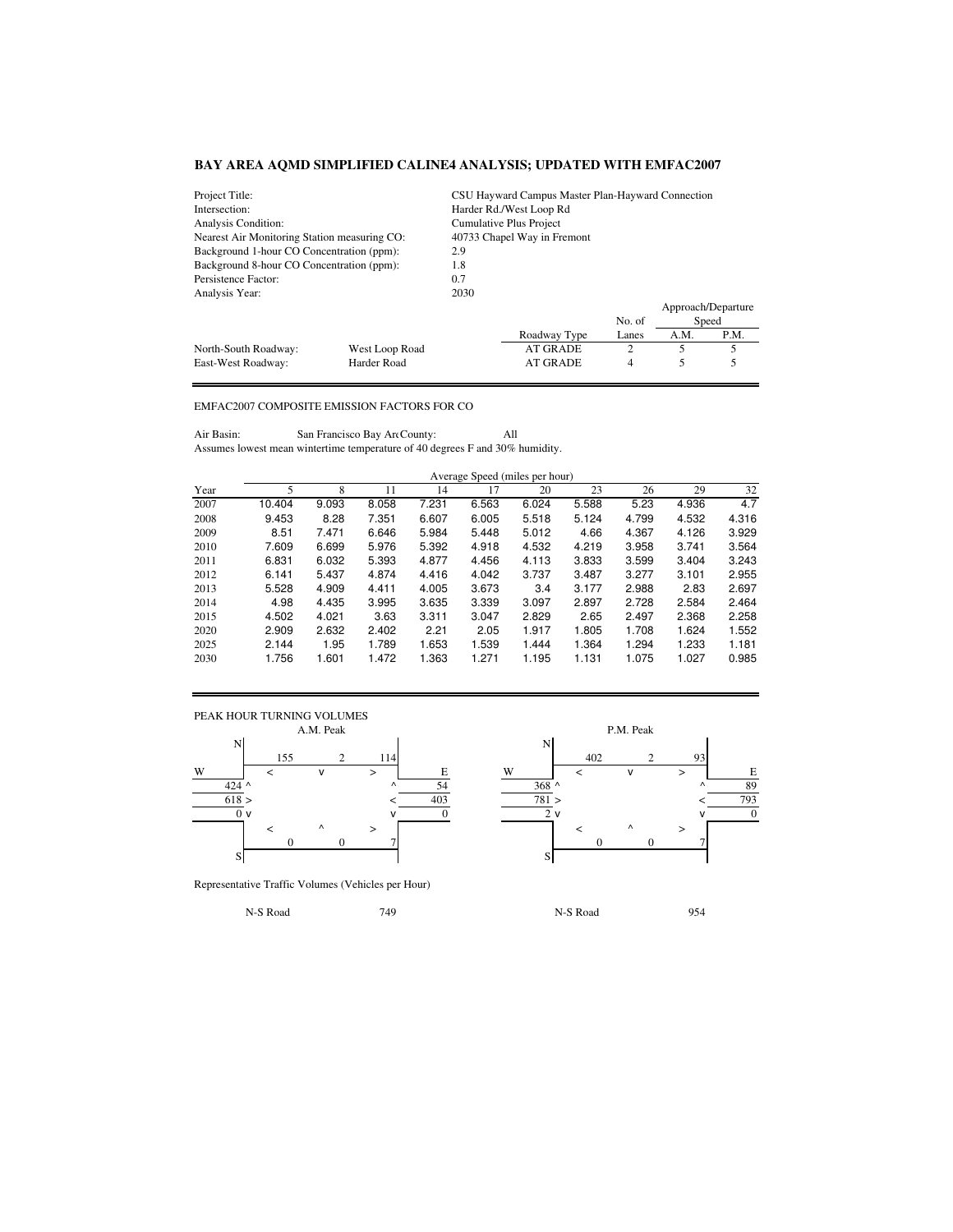| Project Title:                                   |                                            | CSU Hayward Campus Master Plan-Hayward Connection |                                              |        |      |                    |  |  |  |
|--------------------------------------------------|--------------------------------------------|---------------------------------------------------|----------------------------------------------|--------|------|--------------------|--|--|--|
| Intersection:                                    |                                            |                                                   | Foothill Blvd./Mattox Rd./Castro Valley Blvd |        |      |                    |  |  |  |
| Analysis Condition:                              |                                            | Cumulative Plus Project                           |                                              |        |      |                    |  |  |  |
| Nearest Air Monitoring Station measuring CO:     |                                            | 40733 Chapel Way in Fremont                       |                                              |        |      |                    |  |  |  |
| Background 1-hour CO Concentration (ppm):        |                                            | 2.9                                               |                                              |        |      |                    |  |  |  |
| Background 8-hour CO Concentration (ppm):<br>1.8 |                                            |                                                   |                                              |        |      |                    |  |  |  |
| Persistence Factor:<br>0.7                       |                                            |                                                   |                                              |        |      |                    |  |  |  |
| Analysis Year:                                   |                                            | 2030                                              |                                              |        |      |                    |  |  |  |
|                                                  |                                            |                                                   |                                              |        |      | Approach/Departure |  |  |  |
|                                                  |                                            |                                                   |                                              | No. of |      | Speed              |  |  |  |
|                                                  |                                            |                                                   | Roadway Type                                 | Lanes  | A.M. | P.M.               |  |  |  |
| North-South Roadway:                             | Foothill Blvd                              |                                                   | AT GRADE                                     | 4      | 5    | 5                  |  |  |  |
| East-West Roadway:                               | <b>AT GRADE</b><br><b>Mattox Road</b><br>4 |                                                   |                                              |        |      |                    |  |  |  |

## EMFAC2007 COMPOSITE EMISSION FACTORS FOR CO

Air Basin: San Francisco Bay Are County: All Assumes lowest mean wintertime temperature of 40 degrees F and 30% humidity.

|      | Average Speed (miles per hour) |       |       |       |       |       |       |       |       |       |
|------|--------------------------------|-------|-------|-------|-------|-------|-------|-------|-------|-------|
| Year | 5                              | 8     | 11    | 14    | 17    | 20    | 23    | 26    | 29    | 32    |
| 2007 | 10.404                         | 9.093 | 8.058 | 7.231 | 6.563 | 6.024 | 5.588 | 5.23  | 4.936 | 4.7   |
| 2008 | 9.453                          | 8.28  | 7.351 | 6.607 | 6.005 | 5.518 | 5.124 | 4.799 | 4.532 | 4.316 |
| 2009 | 8.51                           | 7.471 | 6.646 | 5.984 | 5.448 | 5.012 | 4.66  | 4.367 | 4.126 | 3.929 |
| 2010 | 7.609                          | 6.699 | 5.976 | 5.392 | 4.918 | 4.532 | 4.219 | 3.958 | 3.741 | 3.564 |
| 2011 | 6.831                          | 6.032 | 5.393 | 4.877 | 4.456 | 4.113 | 3.833 | 3.599 | 3.404 | 3.243 |
| 2012 | 6.141                          | 5.437 | 4.874 | 4.416 | 4.042 | 3.737 | 3.487 | 3.277 | 3.101 | 2.955 |
| 2013 | 5.528                          | 4.909 | 4.411 | 4.005 | 3.673 | 3.4   | 3.177 | 2.988 | 2.83  | 2.697 |
| 2014 | 4.98                           | 4.435 | 3.995 | 3.635 | 3.339 | 3.097 | 2.897 | 2.728 | 2.584 | 2.464 |
| 2015 | 4.502                          | 4.021 | 3.63  | 3.311 | 3.047 | 2.829 | 2.65  | 2.497 | 2.368 | 2.258 |
| 2020 | 2.909                          | 2.632 | 2.402 | 2.21  | 2.05  | 1.917 | 1.805 | 1.708 | 1.624 | 1.552 |
| 2025 | 2.144                          | 1.95  | 1.789 | 1.653 | 1.539 | 1.444 | 1.364 | 1.294 | 1.233 | 1.181 |
| 2030 | 1.756                          | 1.601 | 1.472 | 1.363 | 1.271 | 1.195 | 1.131 | 1.075 | 1.027 | 0.985 |



Representative Traffic Volumes (Vehicles per Hour)

317 2,460 381 154 2,394 577  $0 \wedge$   $0 \wedge$  0  $0 \wedge$   $0 \wedge$   $0 \wedge$  0  $0 \wedge$  0  $711 >$   $<$   $892$   $1,045 >$   $<$   $544$  $\sqrt{957}$  v 983 245 0 742 239 0 698

N-S Road 4,479 N-S Road 4,530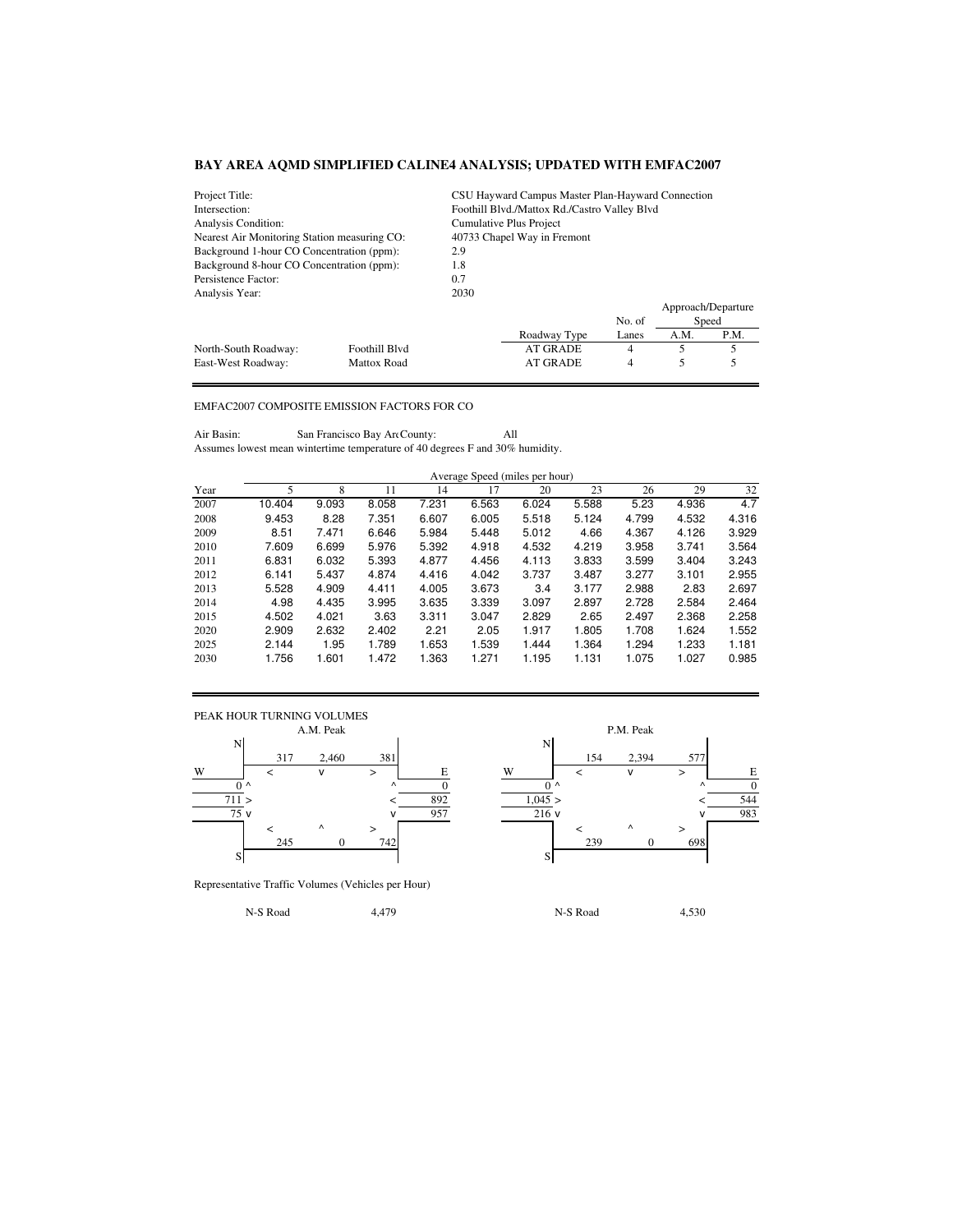| Project Title:                                   |               | CSU Hayward Campus Master Plan-Hayward Connection |                          |        |      |                    |  |  |
|--------------------------------------------------|---------------|---------------------------------------------------|--------------------------|--------|------|--------------------|--|--|
| Intersection:                                    |               |                                                   | Foothill Blvd./Grove Way |        |      |                    |  |  |
| Analysis Condition:                              |               |                                                   | Cumulative Plus Project  |        |      |                    |  |  |
| Nearest Air Monitoring Station measuring CO:     |               | 40733 Chapel Way in Fremont                       |                          |        |      |                    |  |  |
| Background 1-hour CO Concentration (ppm):        |               | 2.9                                               |                          |        |      |                    |  |  |
| Background 8-hour CO Concentration (ppm):<br>1.8 |               |                                                   |                          |        |      |                    |  |  |
| Persistence Factor:<br>0.7                       |               |                                                   |                          |        |      |                    |  |  |
| Analysis Year:                                   |               | 2030                                              |                          |        |      |                    |  |  |
|                                                  |               |                                                   |                          |        |      | Approach/Departure |  |  |
|                                                  |               |                                                   |                          | No. of |      | Speed              |  |  |
|                                                  |               |                                                   | Roadway Type             | Lanes  | A.M. | P.M.               |  |  |
| North-South Roadway:                             | Foothill Blvd |                                                   | <b>AT GRADE</b>          | 6      | 5    | 5                  |  |  |
| 2<br>AT GRADE<br>East-West Roadway:<br>Grove Way |               |                                                   |                          |        |      |                    |  |  |

## EMFAC2007 COMPOSITE EMISSION FACTORS FOR CO

Air Basin: San Francisco Bay Are County: All Assumes lowest mean wintertime temperature of 40 degrees F and 30% humidity.

|      | Average Speed (miles per hour) |       |       |       |       |       |       |       |       |       |
|------|--------------------------------|-------|-------|-------|-------|-------|-------|-------|-------|-------|
| Year | 5                              | 8     | 11    | 14    | 17    | 20    | 23    | 26    | 29    | 32    |
| 2007 | 10.404                         | 9.093 | 8.058 | 7.231 | 6.563 | 6.024 | 5.588 | 5.23  | 4.936 | 4.7   |
| 2008 | 9.453                          | 8.28  | 7.351 | 6.607 | 6.005 | 5.518 | 5.124 | 4.799 | 4.532 | 4.316 |
| 2009 | 8.51                           | 7.471 | 6.646 | 5.984 | 5.448 | 5.012 | 4.66  | 4.367 | 4.126 | 3.929 |
| 2010 | 7.609                          | 6.699 | 5.976 | 5.392 | 4.918 | 4.532 | 4.219 | 3.958 | 3.741 | 3.564 |
| 2011 | 6.831                          | 6.032 | 5.393 | 4.877 | 4.456 | 4.113 | 3.833 | 3.599 | 3.404 | 3.243 |
| 2012 | 6.141                          | 5.437 | 4.874 | 4.416 | 4.042 | 3.737 | 3.487 | 3.277 | 3.101 | 2.955 |
| 2013 | 5.528                          | 4.909 | 4.411 | 4.005 | 3.673 | 3.4   | 3.177 | 2.988 | 2.83  | 2.697 |
| 2014 | 4.98                           | 4.435 | 3.995 | 3.635 | 3.339 | 3.097 | 2.897 | 2.728 | 2.584 | 2.464 |
| 2015 | 4.502                          | 4.021 | 3.63  | 3.311 | 3.047 | 2.829 | 2.65  | 2.497 | 2.368 | 2.258 |
| 2020 | 2.909                          | 2.632 | 2.402 | 2.21  | 2.05  | 1.917 | 1.805 | 1.708 | 1.624 | 1.552 |
| 2025 | 2.144                          | 1.95  | 1.789 | 1.653 | 1.539 | 1.444 | 1.364 | 1.294 | 1.233 | 1.181 |
| 2030 | 1.756                          | 1.601 | 1.472 | 1.363 | 1.271 | 1.195 | 1.131 | 1.075 | 1.027 | 0.985 |



Representative Traffic Volumes (Vehicles per Hour)

133 3,354 47 297 3,126 94  $282$  ^ 186 386 ^ 193  $69 >$   $<$   $228$   $252 >$   $<$   $90$  $\sqrt{180}$  v  $\sqrt{180}$  147 v  $\sqrt{33}$ 107 3,476 46 160 4,054 109

N-S Road 2,478 150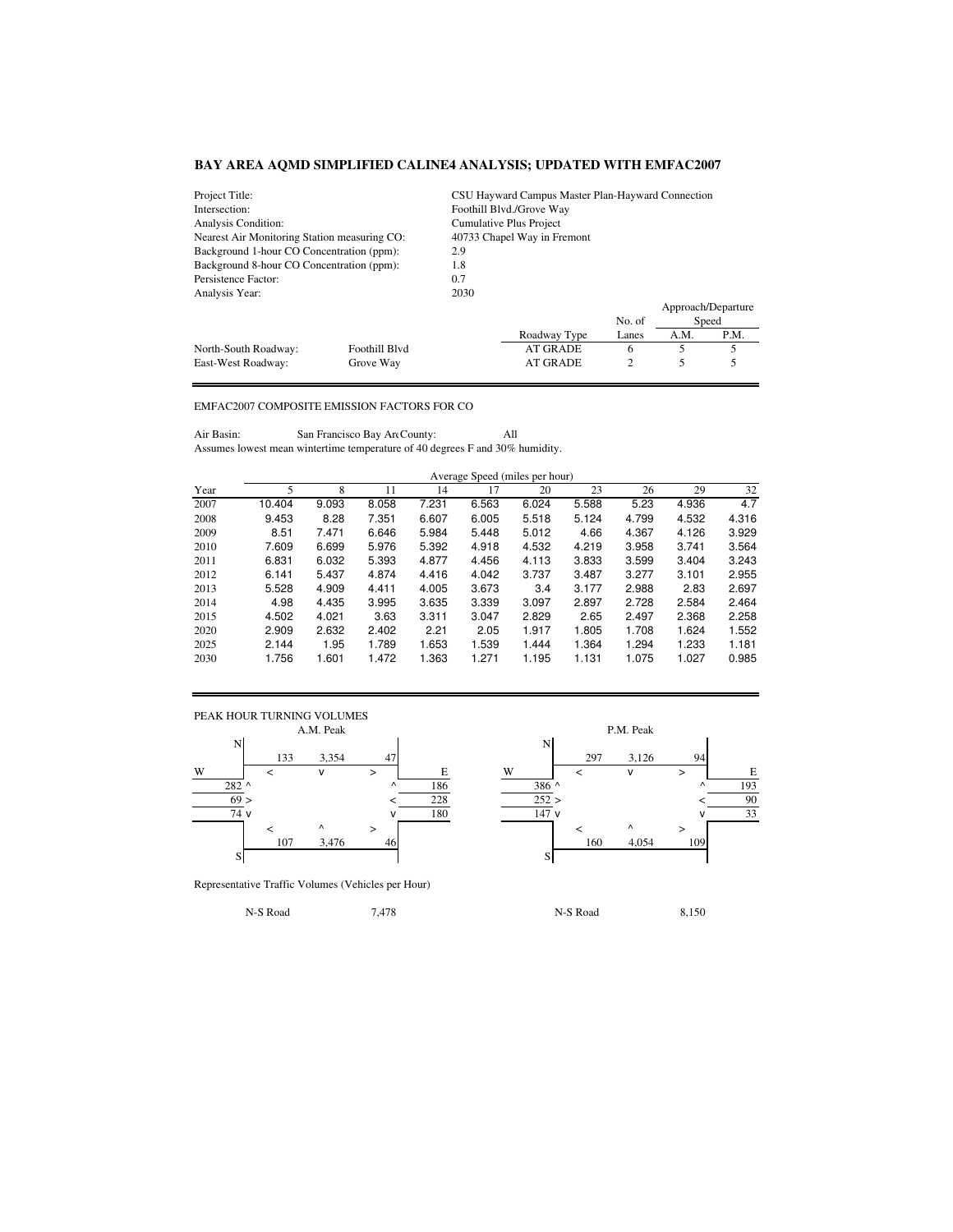| Project Title:                                   |                                  | CSU Hayward Campus Master Plan-Hayward Connection |                         |        |      |                    |  |  |
|--------------------------------------------------|----------------------------------|---------------------------------------------------|-------------------------|--------|------|--------------------|--|--|
| Intersection:                                    |                                  | Foothill Blvd./A St                               |                         |        |      |                    |  |  |
| Analysis Condition:                              |                                  |                                                   | Cumulative Plus Project |        |      |                    |  |  |
| Nearest Air Monitoring Station measuring CO:     |                                  | 40733 Chapel Way in Fremont                       |                         |        |      |                    |  |  |
| Background 1-hour CO Concentration (ppm):        |                                  | 2.9                                               |                         |        |      |                    |  |  |
| Background 8-hour CO Concentration (ppm):<br>1.8 |                                  |                                                   |                         |        |      |                    |  |  |
| Persistence Factor:<br>0.7                       |                                  |                                                   |                         |        |      |                    |  |  |
| Analysis Year:                                   |                                  | 2030                                              |                         |        |      |                    |  |  |
|                                                  |                                  |                                                   |                         |        |      | Approach/Departure |  |  |
|                                                  |                                  |                                                   |                         | No. of |      | Speed              |  |  |
|                                                  |                                  |                                                   | Roadway Type            | Lanes  | A.M. | P.M.               |  |  |
| North-South Roadway:                             | Foothill Blvd                    |                                                   | <b>AT GRADE</b>         | 4      | 5    | 5                  |  |  |
| East-West Roadway:                               | <b>AT GRADE</b><br>2<br>A Street |                                                   |                         |        |      |                    |  |  |

## EMFAC2007 COMPOSITE EMISSION FACTORS FOR CO

Air Basin: San Francisco Bay Are County: All Assumes lowest mean wintertime temperature of 40 degrees F and 30% humidity.

|      | Average Speed (miles per hour) |       |       |       |       |       |       |       |       |       |
|------|--------------------------------|-------|-------|-------|-------|-------|-------|-------|-------|-------|
| Year | 5                              | 8     | 11    | 14    | 17    | 20    | 23    | 26    | 29    | 32    |
| 2007 | 10.404                         | 9.093 | 8.058 | 7.231 | 6.563 | 6.024 | 5.588 | 5.23  | 4.936 | 4.7   |
| 2008 | 9.453                          | 8.28  | 7.351 | 6.607 | 6.005 | 5.518 | 5.124 | 4.799 | 4.532 | 4.316 |
| 2009 | 8.51                           | 7.471 | 6.646 | 5.984 | 5.448 | 5.012 | 4.66  | 4.367 | 4.126 | 3.929 |
| 2010 | 7.609                          | 6.699 | 5.976 | 5.392 | 4.918 | 4.532 | 4.219 | 3.958 | 3.741 | 3.564 |
| 2011 | 6.831                          | 6.032 | 5.393 | 4.877 | 4.456 | 4.113 | 3.833 | 3.599 | 3.404 | 3.243 |
| 2012 | 6.141                          | 5.437 | 4.874 | 4.416 | 4.042 | 3.737 | 3.487 | 3.277 | 3.101 | 2.955 |
| 2013 | 5.528                          | 4.909 | 4.411 | 4.005 | 3.673 | 3.4   | 3.177 | 2.988 | 2.83  | 2.697 |
| 2014 | 4.98                           | 4.435 | 3.995 | 3.635 | 3.339 | 3.097 | 2.897 | 2.728 | 2.584 | 2.464 |
| 2015 | 4.502                          | 4.021 | 3.63  | 3.311 | 3.047 | 2.829 | 2.65  | 2.497 | 2.368 | 2.258 |
| 2020 | 2.909                          | 2.632 | 2.402 | 2.21  | 2.05  | 1.917 | 1.805 | 1.708 | 1.624 | 1.552 |
| 2025 | 2.144                          | 1.95  | 1.789 | 1.653 | 1.539 | 1.444 | 1.364 | 1.294 | 1.233 | 1.181 |
| 2030 | 1.756                          | 1.601 | 1.472 | 1.363 | 1.271 | 1.195 | 1.131 | 1.075 | 1.027 | 0.985 |



Representative Traffic Volumes (Vehicles per Hour)

P.M. Peak 2,662 0 0 0 2,396 0 0  $0 \wedge$   $0 \wedge$   $38$   $0 \wedge$   $0 \wedge$   $0 \wedge$   $0 \wedge$   $0 \wedge$   $0 \wedge$   $0 \wedge$   $0 \wedge$   $0 \wedge$   $0 \wedge$   $0 \wedge$   $0 \wedge$   $0 \wedge$   $0 \wedge$   $0 \wedge$   $0 \wedge$   $0 \wedge$   $0 \wedge$   $0 \wedge$   $0 \wedge$   $0 \wedge$   $0 \wedge$   $0 \wedge$   $0 \wedge$   $0 \wedge$   $0 \wedge$   $0 \wedge$   $0 \wedge$   $0 \wedge$  $0 >$   $<$   $1,747$   $0 >$   $<$   $1,193$  $\overline{0}$  v  $\overline{0}$  v  $\overline{0}$  v  $\overline{0}$  v  $\overline{0}$  v  $\overline{0}$  v  $\overline{0}$ 387 3,282 1,149 179 3,501 1,982

N-S Road 5,982 N-S Road 5,922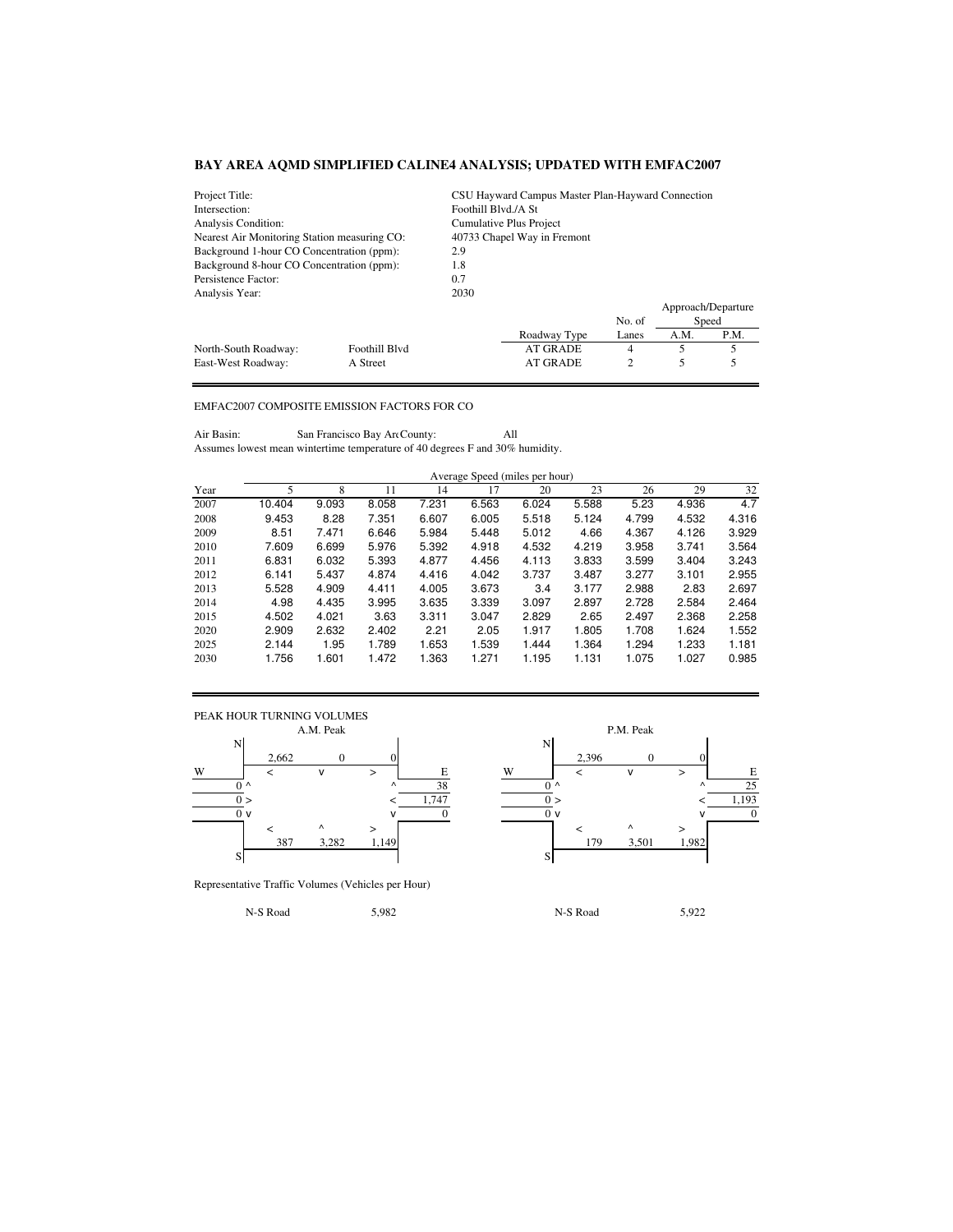| Project Title:                                         |                                                  | CSU Hayward Campus Master Plan-Hayward Connection |                 |        |      |                    |  |  |
|--------------------------------------------------------|--------------------------------------------------|---------------------------------------------------|-----------------|--------|------|--------------------|--|--|
| Intersection:                                          |                                                  | Foothill Blvd./D St                               |                 |        |      |                    |  |  |
| Analysis Condition:                                    |                                                  | Cumulative Plus Project                           |                 |        |      |                    |  |  |
| Nearest Air Monitoring Station measuring CO:           |                                                  | 40733 Chapel Way in Fremont                       |                 |        |      |                    |  |  |
| Background 1-hour CO Concentration (ppm):              |                                                  | 2.9                                               |                 |        |      |                    |  |  |
|                                                        | Background 8-hour CO Concentration (ppm):<br>1.8 |                                                   |                 |        |      |                    |  |  |
| Persistence Factor:<br>0.7                             |                                                  |                                                   |                 |        |      |                    |  |  |
| Analysis Year:                                         |                                                  | 2030                                              |                 |        |      |                    |  |  |
|                                                        |                                                  |                                                   |                 |        |      | Approach/Departure |  |  |
|                                                        |                                                  |                                                   |                 | No. of |      | Speed              |  |  |
|                                                        |                                                  |                                                   | Roadway Type    | Lanes  | A.M. | P.M.               |  |  |
| North-South Roadway:                                   | Foothill Blvd                                    |                                                   | <b>AT GRADE</b> | 6      | 5    | 5                  |  |  |
| 2<br><b>AT GRADE</b><br>East-West Roadway:<br>D Street |                                                  |                                                   |                 |        |      |                    |  |  |

## EMFAC2007 COMPOSITE EMISSION FACTORS FOR CO

Air Basin: San Francisco Bay Are County: All Assumes lowest mean wintertime temperature of 40 degrees F and 30% humidity.

|      | Average Speed (miles per hour) |       |       |       |       |       |       |       |       |       |
|------|--------------------------------|-------|-------|-------|-------|-------|-------|-------|-------|-------|
| Year | 5                              | 8     | 11    | 14    | 17    | 20    | 23    | 26    | 29    | 32    |
| 2007 | 10.404                         | 9.093 | 8.058 | 7.231 | 6.563 | 6.024 | 5.588 | 5.23  | 4.936 | 4.7   |
| 2008 | 9.453                          | 8.28  | 7.351 | 6.607 | 6.005 | 5.518 | 5.124 | 4.799 | 4.532 | 4.316 |
| 2009 | 8.51                           | 7.471 | 6.646 | 5.984 | 5.448 | 5.012 | 4.66  | 4.367 | 4.126 | 3.929 |
| 2010 | 7.609                          | 6.699 | 5.976 | 5.392 | 4.918 | 4.532 | 4.219 | 3.958 | 3.741 | 3.564 |
| 2011 | 6.831                          | 6.032 | 5.393 | 4.877 | 4.456 | 4.113 | 3.833 | 3.599 | 3.404 | 3.243 |
| 2012 | 6.141                          | 5.437 | 4.874 | 4.416 | 4.042 | 3.737 | 3.487 | 3.277 | 3.101 | 2.955 |
| 2013 | 5.528                          | 4.909 | 4.411 | 4.005 | 3.673 | 3.4   | 3.177 | 2.988 | 2.83  | 2.697 |
| 2014 | 4.98                           | 4.435 | 3.995 | 3.635 | 3.339 | 3.097 | 2.897 | 2.728 | 2.584 | 2.464 |
| 2015 | 4.502                          | 4.021 | 3.63  | 3.311 | 3.047 | 2.829 | 2.65  | 2.497 | 2.368 | 2.258 |
| 2020 | 2.909                          | 2.632 | 2.402 | 2.21  | 2.05  | 1.917 | 1.805 | 1.708 | 1.624 | 1.552 |
| 2025 | 2.144                          | 1.95  | 1.789 | 1.653 | 1.539 | 1.444 | 1.364 | 1.294 | 1.233 | 1.181 |
| 2030 | 1.756                          | 1.601 | 1.472 | 1.363 | 1.271 | 1.195 | 1.131 | 1.075 | 1.027 | 0.985 |



Representative Traffic Volumes (Vehicles per Hour)

P.M. Peak  $0 \qquad 0 \qquad 0$ 493 ^  $\sim$  6 1,017 ^  $\sim$  17 258 > < 1,995 608 > < 1,280  $\overline{0}$  v  $\overline{0}$  v  $\overline{0}$  v  $\overline{0}$  v  $\overline{0}$  v  $\overline{0}$  v  $\overline{0}$ 0 4,665 198 0 5,657 503

N-S Road 5,164 N-S Road 6,691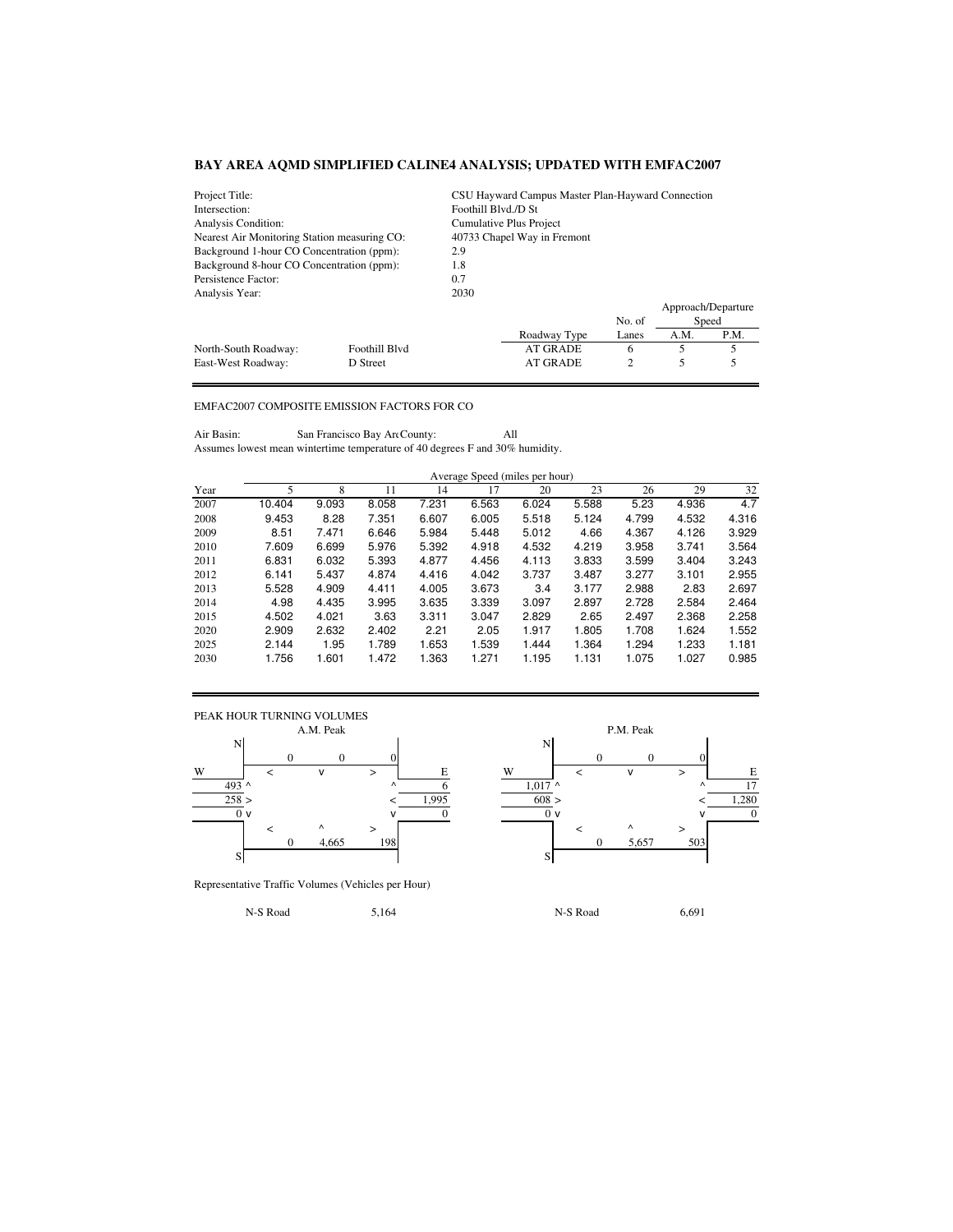| Project Title:                                               |              |                             | CSU Hayward Campus Master Plan-Hayward Connection |        |                    |       |  |  |  |
|--------------------------------------------------------------|--------------|-----------------------------|---------------------------------------------------|--------|--------------------|-------|--|--|--|
| Intersection:                                                |              |                             | Foothill Blvd./Mission Blvd./Jackson St./E St.    |        |                    |       |  |  |  |
| Analysis Condition:                                          |              | Cumulative Plus Project     |                                                   |        |                    |       |  |  |  |
| Nearest Air Monitoring Station measuring CO:                 |              | 40733 Chapel Way in Fremont |                                                   |        |                    |       |  |  |  |
| Background 1-hour CO Concentration (ppm):                    |              | 2.9                         |                                                   |        |                    |       |  |  |  |
| Background 8-hour CO Concentration (ppm):<br>1.8             |              |                             |                                                   |        |                    |       |  |  |  |
| Persistence Factor:<br>0.7                                   |              |                             |                                                   |        |                    |       |  |  |  |
| Analysis Year:                                               |              | 2030                        |                                                   |        |                    |       |  |  |  |
|                                                              |              |                             |                                                   |        | Approach/Departure |       |  |  |  |
|                                                              |              |                             |                                                   | No. of |                    | Speed |  |  |  |
|                                                              |              |                             | Roadway Type                                      | Lanes  | A.M.               | P.M.  |  |  |  |
| North-South Roadway:                                         | Mission Blvd |                             | AT GRADE                                          | 4      | 5                  |       |  |  |  |
| 5<br>2<br>AT GRADE<br>East-West Roadway:<br>Jackson/Foothill |              |                             |                                                   |        |                    |       |  |  |  |

## EMFAC2007 COMPOSITE EMISSION FACTORS FOR CO

Air Basin: San Francisco Bay Are County: All Assumes lowest mean wintertime temperature of 40 degrees F and 30% humidity.

|      | Average Speed (miles per hour) |       |       |       |       |       |       |       |       |       |
|------|--------------------------------|-------|-------|-------|-------|-------|-------|-------|-------|-------|
| Year | 5                              | 8     | 11    | 14    | 17    | 20    | 23    | 26    | 29    | 32    |
| 2007 | 10.404                         | 9.093 | 8.058 | 7.231 | 6.563 | 6.024 | 5.588 | 5.23  | 4.936 | 4.7   |
| 2008 | 9.453                          | 8.28  | 7.351 | 6.607 | 6.005 | 5.518 | 5.124 | 4.799 | 4.532 | 4.316 |
| 2009 | 8.51                           | 7.471 | 6.646 | 5.984 | 5.448 | 5.012 | 4.66  | 4.367 | 4.126 | 3.929 |
| 2010 | 7.609                          | 6.699 | 5.976 | 5.392 | 4.918 | 4.532 | 4.219 | 3.958 | 3.741 | 3.564 |
| 2011 | 6.831                          | 6.032 | 5.393 | 4.877 | 4.456 | 4.113 | 3.833 | 3.599 | 3.404 | 3.243 |
| 2012 | 6.141                          | 5.437 | 4.874 | 4.416 | 4.042 | 3.737 | 3.487 | 3.277 | 3.101 | 2.955 |
| 2013 | 5.528                          | 4.909 | 4.411 | 4.005 | 3.673 | 3.4   | 3.177 | 2.988 | 2.83  | 2.697 |
| 2014 | 4.98                           | 4.435 | 3.995 | 3.635 | 3.339 | 3.097 | 2.897 | 2.728 | 2.584 | 2.464 |
| 2015 | 4.502                          | 4.021 | 3.63  | 3.311 | 3.047 | 2.829 | 2.65  | 2.497 | 2.368 | 2.258 |
| 2020 | 2.909                          | 2.632 | 2.402 | 2.21  | 2.05  | 1.917 | 1.805 | 1.708 | 1.624 | 1.552 |
| 2025 | 2.144                          | 1.95  | 1.789 | 1.653 | 1.539 | 1.444 | 1.364 | 1.294 | 1.233 | 1.181 |
| 2030 | 1.756                          | 1.601 | 1.472 | 1.363 | 1.271 | 1.195 | 1.131 | 1.075 | 1.027 | 0.985 |



Representative Traffic Volumes (Vehicles per Hour)

1,910 2,762 0 1,380 3,062 0  $0 \wedge$   $0 \wedge$  0  $0 \wedge$   $0 \wedge$   $0 \wedge$  0  $0 \wedge$  0  $1,710 >$   $<$  0  $2,300 >$   $<$  0  $\sqrt{ }$  0  $\sqrt{ }$  0  $\sqrt{ }$  0  $\sqrt{ }$  0  $\sqrt{ }$  0  $\sqrt{ }$  0 0 0 2,679 0 0 3,278

N-S Road 6,530 5,681 N-S Road 6,530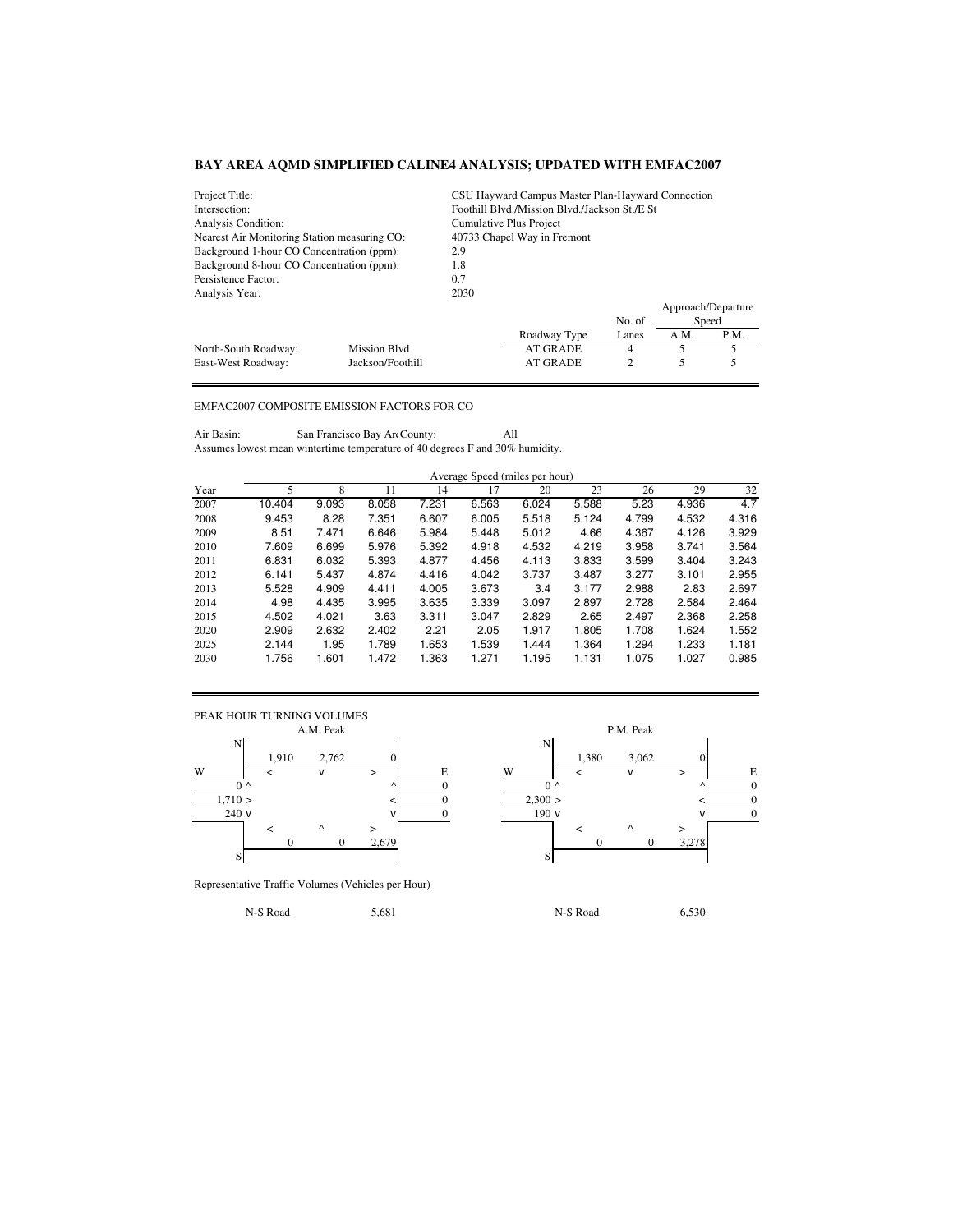| Project Title:                                              |              | CSU Hayward Campus Master Plan-Hayward Connection |                             |        |      |                    |  |  |
|-------------------------------------------------------------|--------------|---------------------------------------------------|-----------------------------|--------|------|--------------------|--|--|
| Intersection:                                               |              |                                                   | Mission Blvd./Highland Blvd |        |      |                    |  |  |
| Analysis Condition:                                         |              | Cumulative Plus Project                           |                             |        |      |                    |  |  |
| Nearest Air Monitoring Station measuring CO:                |              | 40733 Chapel Way in Fremont                       |                             |        |      |                    |  |  |
| Background 1-hour CO Concentration (ppm):                   |              | 2.9                                               |                             |        |      |                    |  |  |
| Background 8-hour CO Concentration (ppm):<br>1.8            |              |                                                   |                             |        |      |                    |  |  |
| Persistence Factor:<br>0.7                                  |              |                                                   |                             |        |      |                    |  |  |
| Analysis Year:                                              |              | 2030                                              |                             |        |      |                    |  |  |
|                                                             |              |                                                   |                             |        |      | Approach/Departure |  |  |
|                                                             |              |                                                   |                             | No. of |      | Speed              |  |  |
|                                                             |              |                                                   | Roadway Type                | Lanes  | A.M. | P.M.               |  |  |
| North-South Roadway:                                        | Mission Blvd |                                                   | AT GRADE                    | 4      | 5    | 5                  |  |  |
| <b>AT GRADE</b><br>2<br>Highland Blyd<br>East-West Roadway: |              |                                                   |                             |        |      |                    |  |  |

## EMFAC2007 COMPOSITE EMISSION FACTORS FOR CO

Air Basin: San Francisco Bay Are County: All Assumes lowest mean wintertime temperature of 40 degrees F and 30% humidity.

|      | Average Speed (miles per hour) |       |       |       |       |       |       |       |       |       |
|------|--------------------------------|-------|-------|-------|-------|-------|-------|-------|-------|-------|
| Year | 5                              | 8     | 11    | 14    | 17    | 20    | 23    | 26    | 29    | 32    |
| 2007 | 10.404                         | 9.093 | 8.058 | 7.231 | 6.563 | 6.024 | 5.588 | 5.23  | 4.936 | 4.7   |
| 2008 | 9.453                          | 8.28  | 7.351 | 6.607 | 6.005 | 5.518 | 5.124 | 4.799 | 4.532 | 4.316 |
| 2009 | 8.51                           | 7.471 | 6.646 | 5.984 | 5.448 | 5.012 | 4.66  | 4.367 | 4.126 | 3.929 |
| 2010 | 7.609                          | 6.699 | 5.976 | 5.392 | 4.918 | 4.532 | 4.219 | 3.958 | 3.741 | 3.564 |
| 2011 | 6.831                          | 6.032 | 5.393 | 4.877 | 4.456 | 4.113 | 3.833 | 3.599 | 3.404 | 3.243 |
| 2012 | 6.141                          | 5.437 | 4.874 | 4.416 | 4.042 | 3.737 | 3.487 | 3.277 | 3.101 | 2.955 |
| 2013 | 5.528                          | 4.909 | 4.411 | 4.005 | 3.673 | 3.4   | 3.177 | 2.988 | 2.83  | 2.697 |
| 2014 | 4.98                           | 4.435 | 3.995 | 3.635 | 3.339 | 3.097 | 2.897 | 2.728 | 2.584 | 2.464 |
| 2015 | 4.502                          | 4.021 | 3.63  | 3.311 | 3.047 | 2.829 | 2.65  | 2.497 | 2.368 | 2.258 |
| 2020 | 2.909                          | 2.632 | 2.402 | 2.21  | 2.05  | 1.917 | 1.805 | 1.708 | 1.624 | 1.552 |
| 2025 | 2.144                          | 1.95  | 1.789 | 1.653 | 1.539 | 1.444 | 1.364 | 1.294 | 1.233 | 1.181 |
| 2030 | 1.756                          | 1.601 | 1.472 | 1.363 | 1.271 | 1.195 | 1.131 | 1.075 | 1.027 | 0.985 |



Representative Traffic Volumes (Vehicles per Hour)

50 2,898 62 97 3,116 179 98 ^ ^ 154 121 ^ ^ 73 6 >  $\leq$  10  $\geq$  20 >  $\leq$  5  $\frac{7}{7}$  v  $\frac{52}{52}$   $\frac{25}{9}$  v  $\frac{51}{25}$ 37 2,720 19 56 3,393 45

N-S Road 5,982 N-S Road 6,979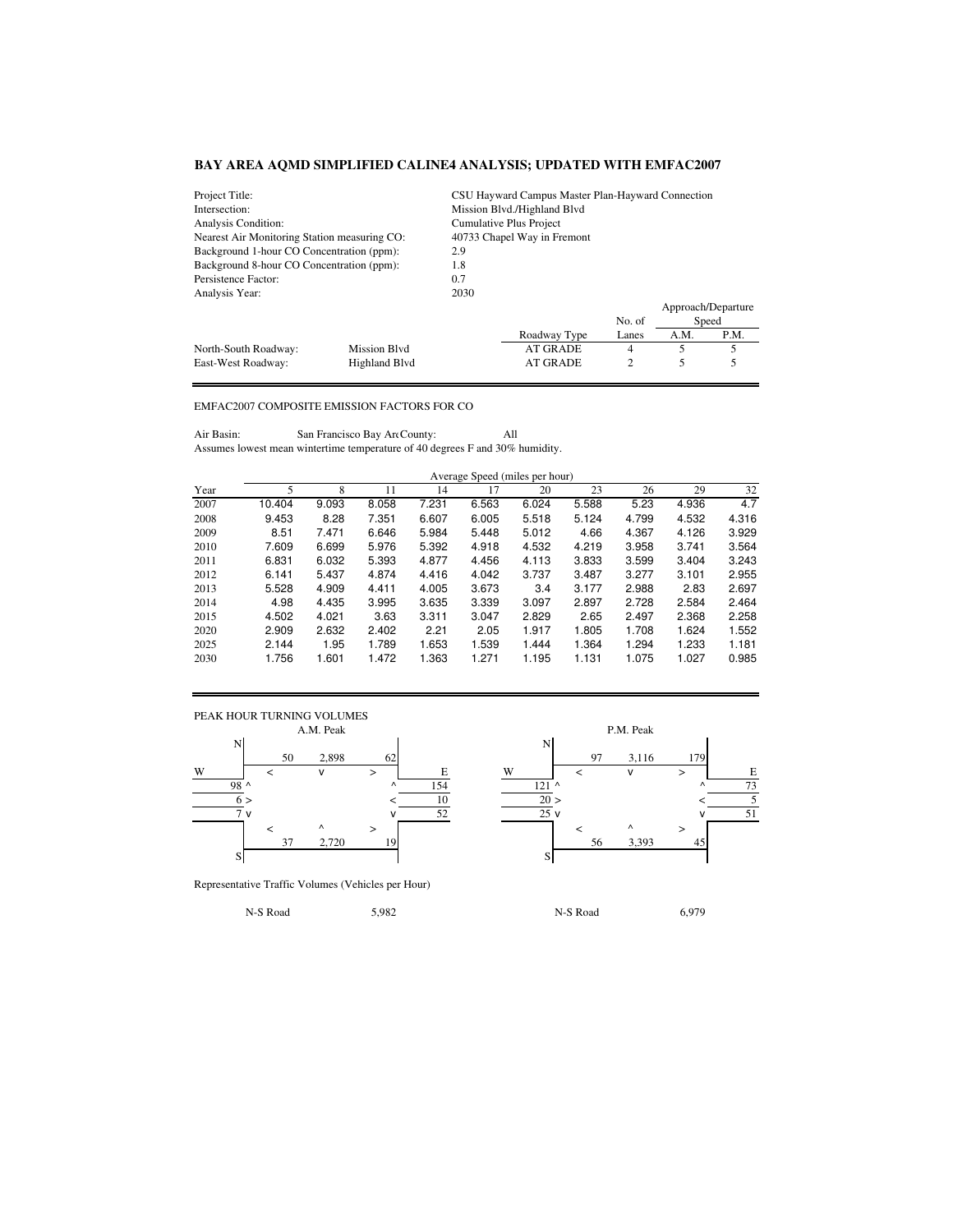| Project Title:                                                   |              | CSU Hayward Campus Master Plan-No Hayward Connection |                                            |        |                    |      |  |
|------------------------------------------------------------------|--------------|------------------------------------------------------|--------------------------------------------|--------|--------------------|------|--|
| Intersection:                                                    |              |                                                      | Mission Blvd./Carlos Bee Blvd./Orchard Ave |        |                    |      |  |
| Analysis Condition:                                              |              | Cumulative Plus Project                              |                                            |        |                    |      |  |
| Nearest Air Monitoring Station measuring CO:                     |              | 40733 Chapel Way in Fremont                          |                                            |        |                    |      |  |
| Background 1-hour CO Concentration (ppm):                        |              | 2.9                                                  |                                            |        |                    |      |  |
| Background 8-hour CO Concentration (ppm):<br>1.8                 |              |                                                      |                                            |        |                    |      |  |
| Persistence Factor:<br>0.7                                       |              |                                                      |                                            |        |                    |      |  |
| Analysis Year:                                                   |              | 2030                                                 |                                            |        |                    |      |  |
|                                                                  |              |                                                      |                                            |        | Approach/Departure |      |  |
|                                                                  |              |                                                      |                                            | No. of | Speed              |      |  |
|                                                                  |              |                                                      | Roadway Type                               | Lanes  | A.M.               | P.M. |  |
| North-South Roadway:                                             | Mission Blvd |                                                      | AT GRADE                                   | 6      | 5                  |      |  |
| 5<br><b>Highland Blvd</b><br>AT GRADE<br>East-West Roadway:<br>4 |              |                                                      |                                            |        |                    |      |  |

## EMFAC2007 COMPOSITE EMISSION FACTORS FOR CO

Air Basin: San Francisco Bay Are County: All Assumes lowest mean wintertime temperature of 40 degrees F and 30% humidity.

|      | Average Speed (miles per hour) |       |       |       |       |       |       |       |       |       |
|------|--------------------------------|-------|-------|-------|-------|-------|-------|-------|-------|-------|
| Year | 5                              | 8     | 11    | 14    | 17    | 20    | 23    | 26    | 29    | 32    |
| 2007 | 10.404                         | 9.093 | 8.058 | 7.231 | 6.563 | 6.024 | 5.588 | 5.23  | 4.936 | 4.7   |
| 2008 | 9.453                          | 8.28  | 7.351 | 6.607 | 6.005 | 5.518 | 5.124 | 4.799 | 4.532 | 4.316 |
| 2009 | 8.51                           | 7.471 | 6.646 | 5.984 | 5.448 | 5.012 | 4.66  | 4.367 | 4.126 | 3.929 |
| 2010 | 7.609                          | 6.699 | 5.976 | 5.392 | 4.918 | 4.532 | 4.219 | 3.958 | 3.741 | 3.564 |
| 2011 | 6.831                          | 6.032 | 5.393 | 4.877 | 4.456 | 4.113 | 3.833 | 3.599 | 3.404 | 3.243 |
| 2012 | 6.141                          | 5.437 | 4.874 | 4.416 | 4.042 | 3.737 | 3.487 | 3.277 | 3.101 | 2.955 |
| 2013 | 5.528                          | 4.909 | 4.411 | 4.005 | 3.673 | 3.4   | 3.177 | 2.988 | 2.83  | 2.697 |
| 2014 | 4.98                           | 4.435 | 3.995 | 3.635 | 3.339 | 3.097 | 2.897 | 2.728 | 2.584 | 2.464 |
| 2015 | 4.502                          | 4.021 | 3.63  | 3.311 | 3.047 | 2.829 | 2.65  | 2.497 | 2.368 | 2.258 |
| 2020 | 2.909                          | 2.632 | 2.402 | 2.21  | 2.05  | 1.917 | 1.805 | 1.708 | 1.624 | 1.552 |
| 2025 | 2.144                          | 1.95  | 1.789 | 1.653 | 1.539 | 1.444 | 1.364 | 1.294 | 1.233 | 1.181 |
| 2030 | 1.756                          | 1.601 | 1.472 | 1.363 | 1.271 | 1.195 | 1.131 | 1.075 | 1.027 | 0.985 |



Representative Traffic Volumes (Vehicles per Hour)

44 2,498 470 141 2,417 670 206 ^ ^ 331 157 ^ ^ 536 280 > < 717 586 > < 306  $\sqrt{603}$   $\sqrt{240}$  v  $\sqrt{74}$ 131 2,378 57 131 2,378 146

N-S Road 5,927 N-S Road 6,299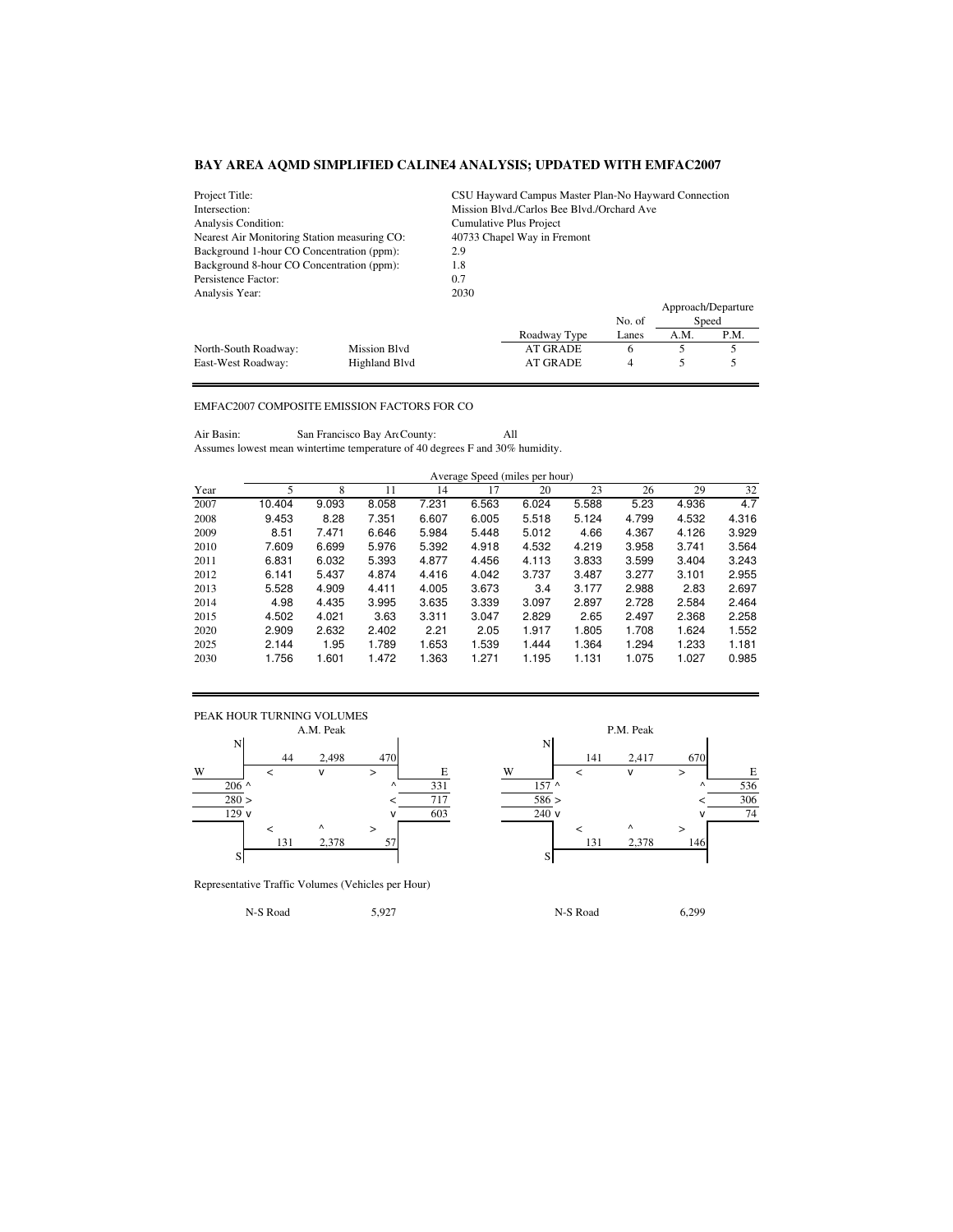| Project Title:                                              |              | CSU Hayward Campus Master Plan-Hayward Connection |                         |        |      |                    |  |  |
|-------------------------------------------------------------|--------------|---------------------------------------------------|-------------------------|--------|------|--------------------|--|--|
| Intersection:                                               |              |                                                   | Mission Blvd./Harder Rd |        |      |                    |  |  |
| Analysis Condition:                                         |              | Cumulative Plus Project                           |                         |        |      |                    |  |  |
| Nearest Air Monitoring Station measuring CO:                |              | 40733 Chapel Way in Fremont                       |                         |        |      |                    |  |  |
| Background 1-hour CO Concentration (ppm):                   |              | 2.9                                               |                         |        |      |                    |  |  |
| Background 8-hour CO Concentration (ppm):<br>1.8            |              |                                                   |                         |        |      |                    |  |  |
| Persistence Factor:<br>0.7                                  |              |                                                   |                         |        |      |                    |  |  |
| Analysis Year:                                              |              | 2030                                              |                         |        |      |                    |  |  |
|                                                             |              |                                                   |                         |        |      | Approach/Departure |  |  |
|                                                             |              |                                                   |                         | No. of |      | Speed              |  |  |
|                                                             |              |                                                   | Roadway Type            | Lanes  | A.M. | P.M.               |  |  |
| North-South Roadway:                                        | Mission Blvd |                                                   | AT GRADE                | 4      | 5    | 5                  |  |  |
| <b>AT GRADE</b><br>Highland Blyd<br>4<br>East-West Roadway: |              |                                                   |                         |        |      |                    |  |  |

## EMFAC2007 COMPOSITE EMISSION FACTORS FOR CO

Air Basin: San Francisco Bay Are County: All Assumes lowest mean wintertime temperature of 40 degrees F and 30% humidity.

|      | Average Speed (miles per hour) |       |       |       |       |       |       |       |       |       |
|------|--------------------------------|-------|-------|-------|-------|-------|-------|-------|-------|-------|
| Year | 5                              | 8     | 11    | 14    | 17    | 20    | 23    | 26    | 29    | 32    |
| 2007 | 10.404                         | 9.093 | 8.058 | 7.231 | 6.563 | 6.024 | 5.588 | 5.23  | 4.936 | 4.7   |
| 2008 | 9.453                          | 8.28  | 7.351 | 6.607 | 6.005 | 5.518 | 5.124 | 4.799 | 4.532 | 4.316 |
| 2009 | 8.51                           | 7.471 | 6.646 | 5.984 | 5.448 | 5.012 | 4.66  | 4.367 | 4.126 | 3.929 |
| 2010 | 7.609                          | 6.699 | 5.976 | 5.392 | 4.918 | 4.532 | 4.219 | 3.958 | 3.741 | 3.564 |
| 2011 | 6.831                          | 6.032 | 5.393 | 4.877 | 4.456 | 4.113 | 3.833 | 3.599 | 3.404 | 3.243 |
| 2012 | 6.141                          | 5.437 | 4.874 | 4.416 | 4.042 | 3.737 | 3.487 | 3.277 | 3.101 | 2.955 |
| 2013 | 5.528                          | 4.909 | 4.411 | 4.005 | 3.673 | 3.4   | 3.177 | 2.988 | 2.83  | 2.697 |
| 2014 | 4.98                           | 4.435 | 3.995 | 3.635 | 3.339 | 3.097 | 2.897 | 2.728 | 2.584 | 2.464 |
| 2015 | 4.502                          | 4.021 | 3.63  | 3.311 | 3.047 | 2.829 | 2.65  | 2.497 | 2.368 | 2.258 |
| 2020 | 2.909                          | 2.632 | 2.402 | 2.21  | 2.05  | 1.917 | 1.805 | 1.708 | 1.624 | 1.552 |
| 2025 | 2.144                          | 1.95  | 1.789 | 1.653 | 1.539 | 1.444 | 1.364 | 1.294 | 1.233 | 1.181 |
| 2030 | 1.756                          | 1.601 | 1.472 | 1.363 | 1.271 | 1.195 | 1.131 | 1.075 | 1.027 | 0.985 |



Representative Traffic Volumes (Vehicles per Hour)

175 2,394 115 170 2,283 207  $202 \wedge$  03 249 ^  $249 \wedge$  03  $423 >$   $255$   $436 >$   $436 >$   $436 >$   $436 >$  $\sqrt{451}$   $\sqrt{512}$  v  $\sqrt{657}$ 571 2,165 804 449 2,635 679

N-S Road 6,693 N-S Road 7,215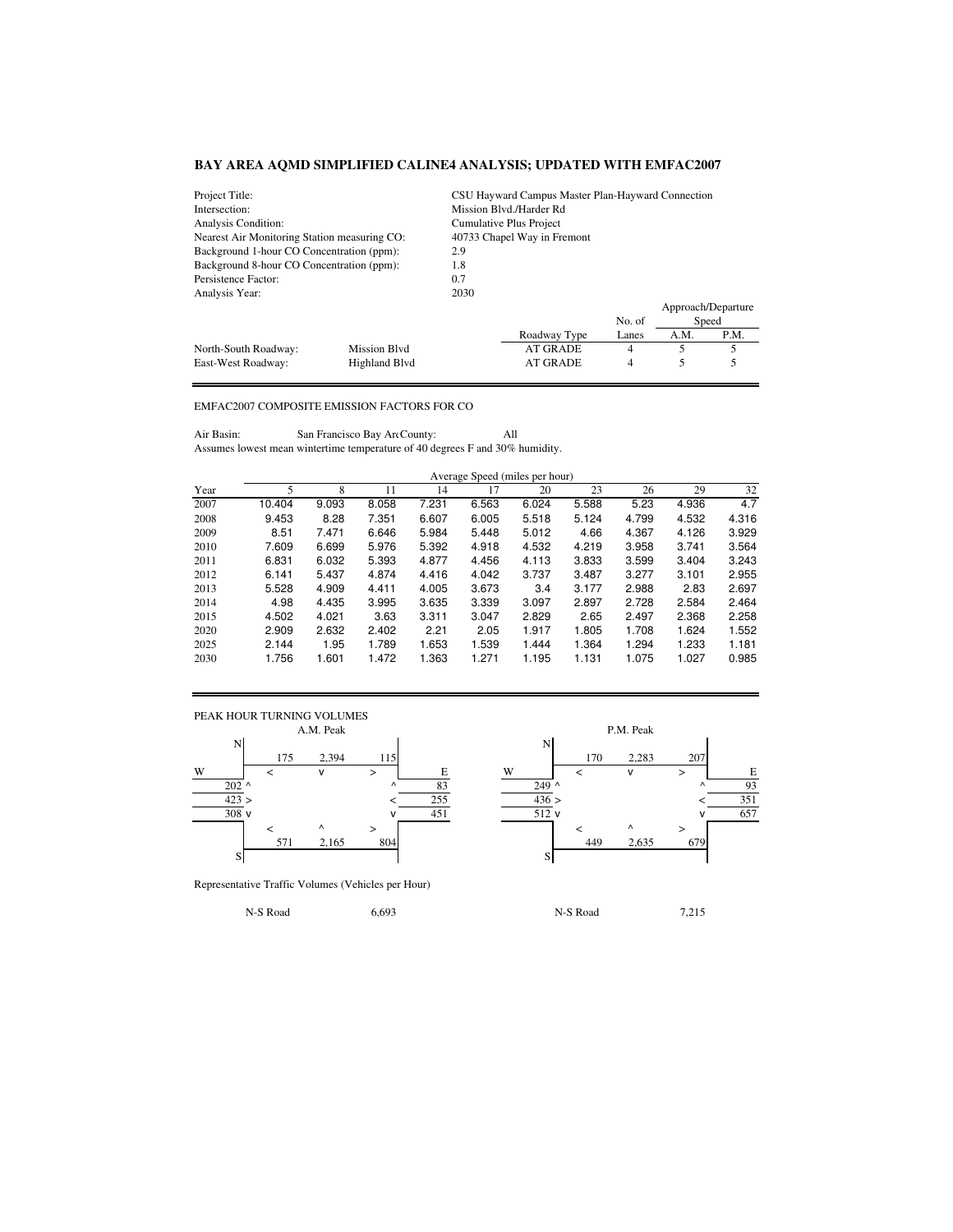| Project Title:                                              |              |                             | CSU Hayward Campus Master Plan-Hayward Connection |        |      |                    |  |  |  |
|-------------------------------------------------------------|--------------|-----------------------------|---------------------------------------------------|--------|------|--------------------|--|--|--|
| Intersection:                                               |              |                             | Mission Blvd./Tennyson Rd                         |        |      |                    |  |  |  |
| Analysis Condition:                                         |              | Cumulative Plus Project     |                                                   |        |      |                    |  |  |  |
| Nearest Air Monitoring Station measuring CO:                |              | 40733 Chapel Way in Fremont |                                                   |        |      |                    |  |  |  |
| Background 1-hour CO Concentration (ppm):                   |              | 2.9                         |                                                   |        |      |                    |  |  |  |
| Background 8-hour CO Concentration (ppm):<br>1.8            |              |                             |                                                   |        |      |                    |  |  |  |
| Persistence Factor:                                         | 0.7          |                             |                                                   |        |      |                    |  |  |  |
| Analysis Year:                                              |              | 2030                        |                                                   |        |      |                    |  |  |  |
|                                                             |              |                             |                                                   |        |      | Approach/Departure |  |  |  |
|                                                             |              |                             |                                                   | No. of |      | Speed              |  |  |  |
|                                                             |              |                             | Roadway Type                                      | Lanes  | A.M. | P.M.               |  |  |  |
| North-South Roadway:                                        | Mission Blvd |                             | AT GRADE                                          | 4      | 5    | 5                  |  |  |  |
| <b>AT GRADE</b><br>Highland Blyd<br>4<br>East-West Roadway: |              |                             |                                                   |        |      |                    |  |  |  |

## EMFAC2007 COMPOSITE EMISSION FACTORS FOR CO

Air Basin: San Francisco Bay Are County: All Assumes lowest mean wintertime temperature of 40 degrees F and 30% humidity.

|      | Average Speed (miles per hour) |       |       |       |       |       |       |       |       |       |
|------|--------------------------------|-------|-------|-------|-------|-------|-------|-------|-------|-------|
| Year | 5                              | 8     | 11    | 14    | 17    | 20    | 23    | 26    | 29    | 32    |
| 2007 | 10.404                         | 9.093 | 8.058 | 7.231 | 6.563 | 6.024 | 5.588 | 5.23  | 4.936 | 4.7   |
| 2008 | 9.453                          | 8.28  | 7.351 | 6.607 | 6.005 | 5.518 | 5.124 | 4.799 | 4.532 | 4.316 |
| 2009 | 8.51                           | 7.471 | 6.646 | 5.984 | 5.448 | 5.012 | 4.66  | 4.367 | 4.126 | 3.929 |
| 2010 | 7.609                          | 6.699 | 5.976 | 5.392 | 4.918 | 4.532 | 4.219 | 3.958 | 3.741 | 3.564 |
| 2011 | 6.831                          | 6.032 | 5.393 | 4.877 | 4.456 | 4.113 | 3.833 | 3.599 | 3.404 | 3.243 |
| 2012 | 6.141                          | 5.437 | 4.874 | 4.416 | 4.042 | 3.737 | 3.487 | 3.277 | 3.101 | 2.955 |
| 2013 | 5.528                          | 4.909 | 4.411 | 4.005 | 3.673 | 3.4   | 3.177 | 2.988 | 2.83  | 2.697 |
| 2014 | 4.98                           | 4.435 | 3.995 | 3.635 | 3.339 | 3.097 | 2.897 | 2.728 | 2.584 | 2.464 |
| 2015 | 4.502                          | 4.021 | 3.63  | 3.311 | 3.047 | 2.829 | 2.65  | 2.497 | 2.368 | 2.258 |
| 2020 | 2.909                          | 2.632 | 2.402 | 2.21  | 2.05  | 1.917 | 1.805 | 1.708 | 1.624 | 1.552 |
| 2025 | 2.144                          | 1.95  | 1.789 | 1.653 | 1.539 | 1.444 | 1.364 | 1.294 | 1.233 | 1.181 |
| 2030 | 1.756                          | 1.601 | 1.472 | 1.363 | 1.271 | 1.195 | 1.131 | 1.075 | 1.027 | 0.985 |



Representative Traffic Volumes (Vehicles per Hour)

N-S Road 6,264 N-S Road 7,038

610 2,570 40 476 2,433 208 658 ^ ^ 155 763 ^ ^ 100  $41 >$   $<$   $135$   $269 >$   $<$   $41$  $\sqrt{18}$   $\sqrt{378}$  v  $\sqrt{9}$ 571 2,231 9 419 3,058 19